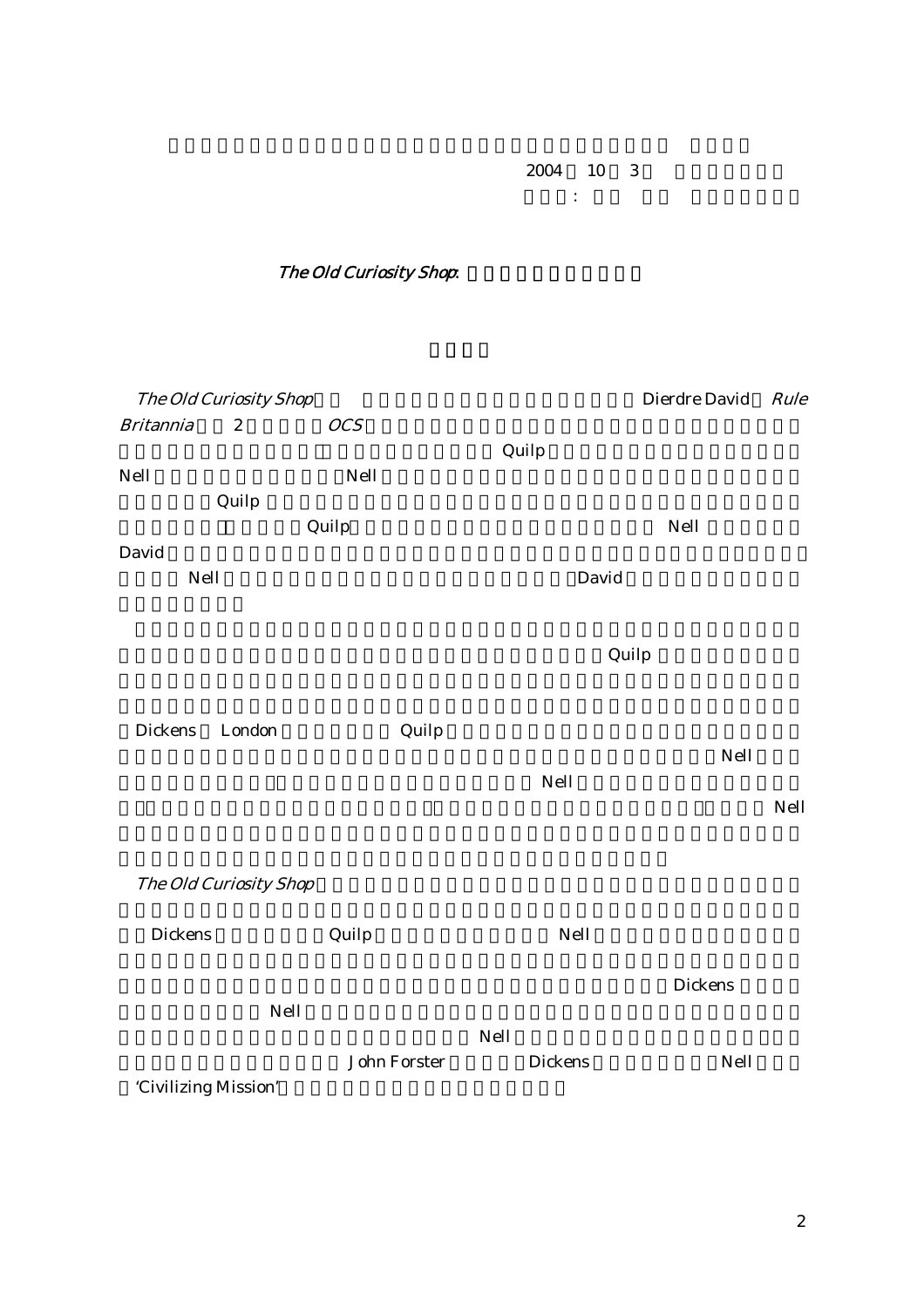1. Nell is the suffering female child whose flight from and symbolic death at the hands of the rapacious savage registers Dickens's discomfort with empire as it was developing in early Victorian culture. Appropriating Nell's home, invading her domestic space in much the same way that the "devilish Indian diamond" (symbol of the colonized) invades the English country house (home of the colonizer) in The Moonstone, Quilp sends her on the road. He drives her from the city in search of rest, a place "remote from towns or even other villages" where she might live in peace. To be sure, this is the ritualized flight from the infernally secular "City of Dickens" that Alexander Welsh has so fully articulated, but it is also a journey back in time to a place that existed before missionary interference, scientific exploration, mercantile colonialism. In that mythical place, there are no Quilps, no performing savages brought to the city and taught the tricks of cash-nexus society, the way in which to get and spend. Yet, paradoxically, Dickens also seems to be saying that it is too late to go back to that place, too late to escape Quilp and his symbolic companion, the savage. (David, 64)

2. Mr. Quilp could scarcely be said to be of any particular trade or calling, though his pursuits were diversified and his occupations numerous. He collected the rents of whole colonies of filthy streets and alleys by the waterside, advanced money to the seamen and petty officers of merchant vessels, had a share in the ventures of divers mates of East Indiamen, smoked his smuggled cigars under the very nose of the Custom House, and made appointments on Change with men in glazed hats and round jackets pretty well every day. (34)

3. Oh! how some of those idle fellows longed to be outside, and how they looked at the open door and window, as if they half meditated rushing violently out, plunging into the woods, and being wild boys and savages from that time forth. (193)

4. [I]n this gloomy place, moving like demons among the flame and smoke, [. . .] a number of men laboured like giants. [. . .] Others drew forth, with clashing noise upon the ground, great sheets of glowing steel, emitting an insupportable heat, and a dull deep light like that which reddens in the eyes of savage beasts. (333)

5. "What's that!"

 Uttering a half-shriek, she recoiled from a black figure which came suddenly out of the dark recess in which they were about to take refuge, and stood still looking at them. [. . .]

 The form was that of a man, miserably clad and begrimed with smoke, which, perhaps by its contrast with the natural colour of his skin, made him look paler than he really was. (331-32)

. But night-time in this dreadful spot!—night, when the smoke was changed to fire;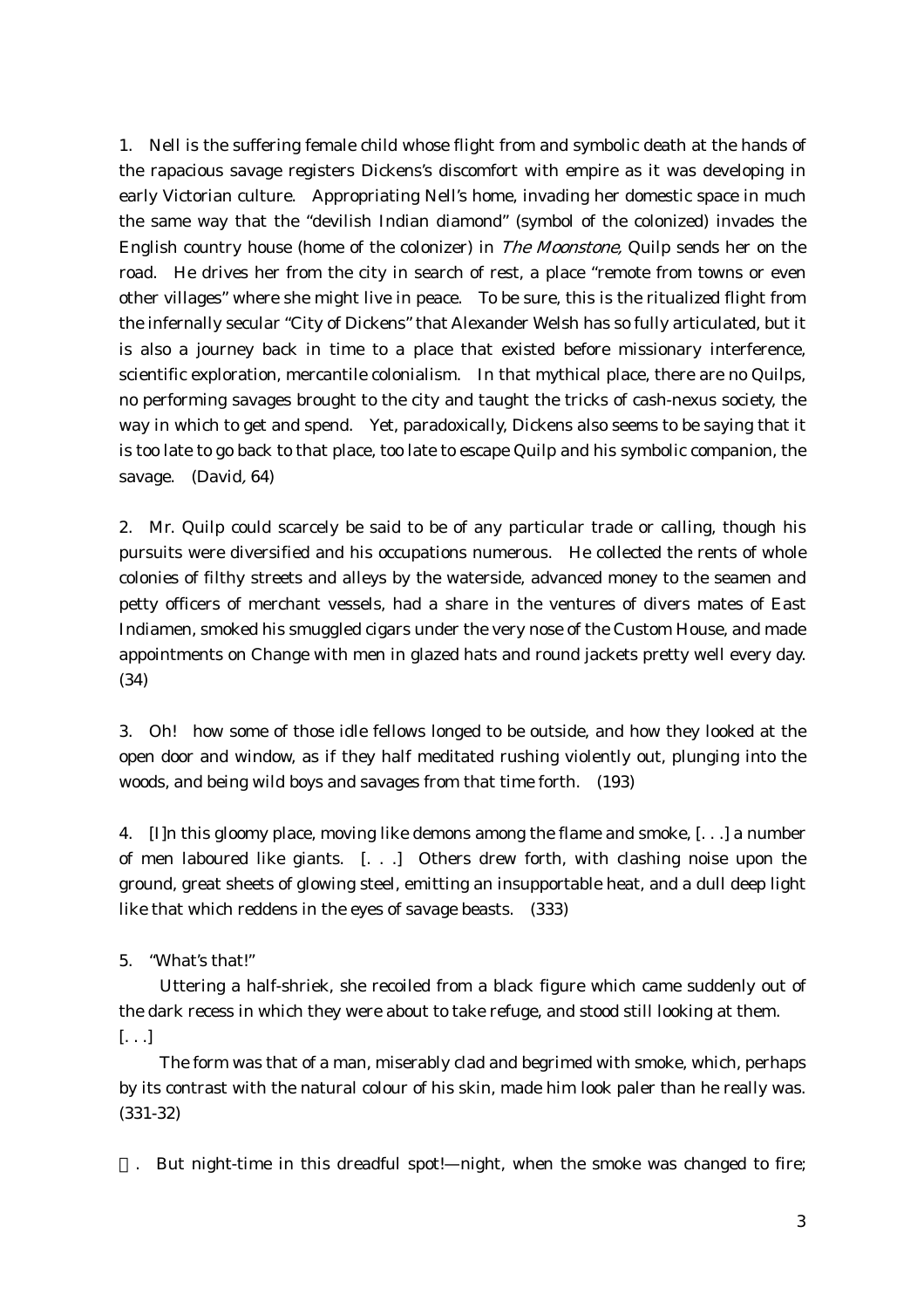when every chimney spirted up its flame; [. . .] when the people near them looked wilder and more savage; when bands of unemployed labourers paraded in the roads [. . .] to work no ruin half so surely as their own. (339-40)

7. [H]e ate hard eggs, shell and all, devoured gigantic prawns with the heads and tails on, chewed tobacco and water-cresses at the same time and with extraordinary greediness, drank boiling tea without winking, bit his fork and spoon till they bent again, and in short performed so many horrifying and uncommon acts that the women were nearly frightened out of their wits, and began to doubt if he were really a human creature. (45)

8. [O]n the top of [the hill] the traveller might stop, and—looking back at old Saint Paul's looming through the smoke, its cross peeping above the cloud [...] and glittering in the sun. (122)

9. On every side, and far as the eye could see into the heavy distance, tall chimneys, crowding on each other, and presenting that endless repetition of the same dull, ugly, form, which is the horror of oppressive dreams, poured out their plague of smoke, obscured the light, and mad foul the melancholy air. (338-39)

10. There was a crooked stack of chimneys on one of the roofs, in which by often looking at them she had fancied ugly faces that were frowning over at her and trying to peer into the room. (77)

11. They were now in the open country; the houses were very few and scattered at long intervals, often miles apart. Occasionally they came upon a cluster of poor cottages, some with a chair or low board put across the open door to keep the scrambling children from the road. [. . .] [H]orses [were] peering over the low wall and scampering away when harnessed horses passed upon the road, as though in triumph at their freedom. (124)

12. Rumbling along with most unwonted noise, the caravan stopped at last at the place of exhibition, where Nell dismounted amidst an admiring group of children, who evidently supposed her to be an important item of the curiosities. (214)

13. [S]he could get none but broken sleep by fits and starts all night, for fear of Quilp, who throughout her uneasy dreams was somehow connected with the wax-work, or was wax-work himself, or was Mrs. Jarley and wax-work too, or was himself, Mrs. Jarley, wax-work, and a barrel organ all in one, and yet not exactly any of them either. (213)

14. There was an empty niche from which some old statue had fallen or been carried away hundreds of years ago, and she was thinking what strange people it must have looked down upon when it stood there, and how many hard struggles might have taken place, and how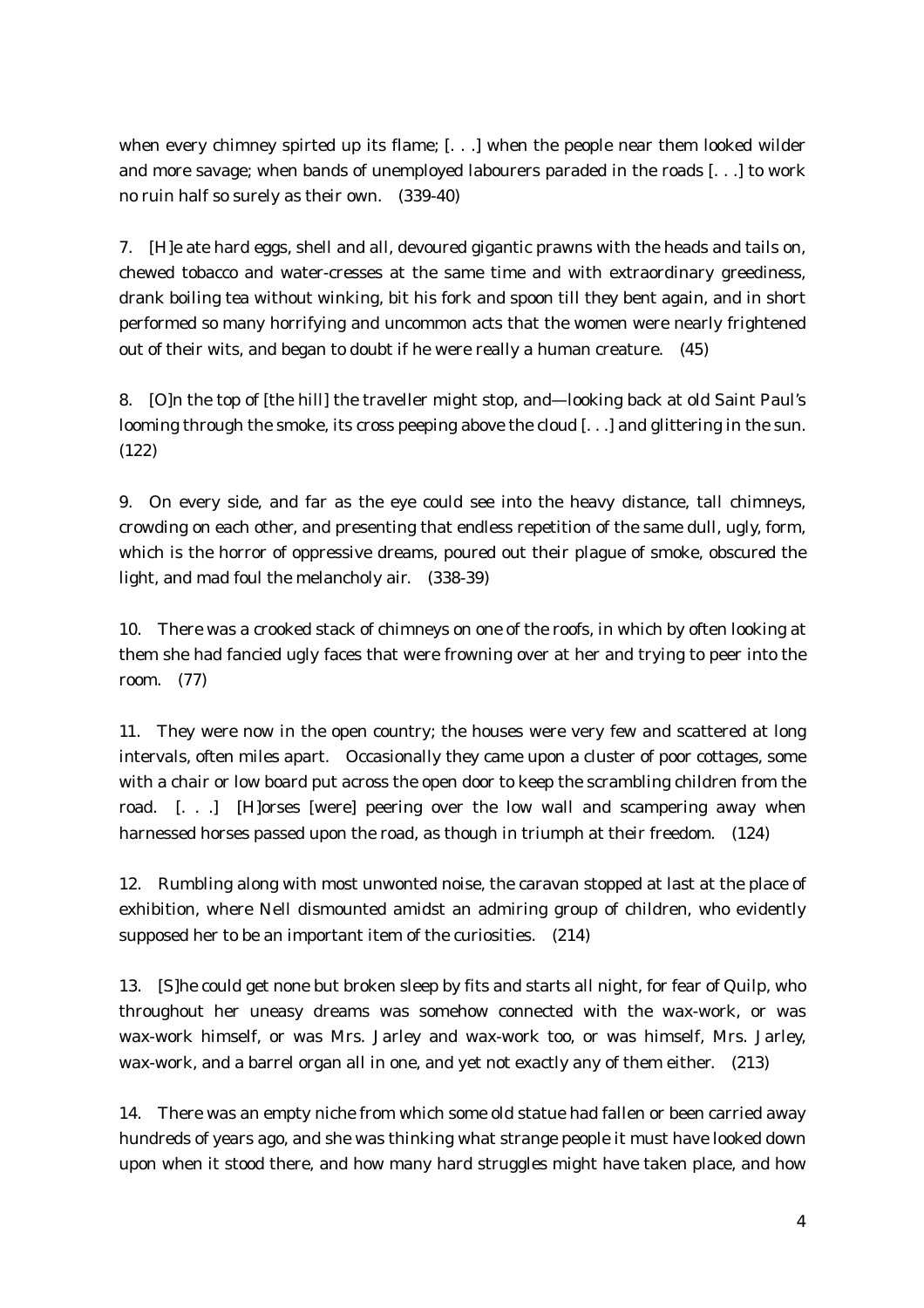many murders might have been done, upon that silent spot, when there suddenly emerged from the black shade of the arch, a man. (211)

15. There were suits of mail standing like ghosts in armour here and there, fantastic carvings brought from monkish cloisters, rusty weapons of various kinds, distorted figures in china and wood and iron and ivory; tapestry and strange furniture that might have been designed in dreams. (11)

16. I sat down in my easy-chair; and [. . .] pictured to myself the child in her bed: alone, unwatched, uncared for, (save by angels,) yet sleeping peacefully. So very young, so spiritual, so slight and fairy-like a creature passing the long dull nights in such an uncongenial place—I could not dismiss it from my thought. (19)

17. If we define the scapegoat as that figure that has to bear the burden of guilt of a particular community, usually by being sacrificed or expelled, then, in my model, the narrative itself constitutes a community, generating pressures that eventually expel those characters that disturb the equilibrium which it is the aim of narrative closure to restore. (Heyns, 4)

18. Some part of the edifice had been a baronial chapel, and here were effigies of warriors stretched upon their beds of stone with folded hands, cross-legged—those who had fought in the Holy Wars—girded with their swords, and cased in amour as they had lived. Some of these knights had their own weapons, helmets, coats of mail, hanging upon the walls hard by, and dangling from rusty hooks. Broken and dilapidated as they were, they yet retained their ancient form, and something of their ancient aspect. Thus violent deeds live after men upon the earth, and traces of war and bloodshed will survive in mournful shapes, long after those who worked the desolation are but atoms of earth themselves. (400)

19. Mr. Chuckster emerged from the office-door, and cried 'Woa-a-a-a-a-a'—dwelling upon the note a long time, for the purpose of striking terror into the pony's heart, and asserting the supremacy of man over the inferior animals.

[. . .]

"If that pony was mine, I' d break him."

 "You must be very gentle with him, if you please," said Kit, "or you'll find him troublesome. You'd better not keep on pulling his ears, please. I know he won't like it" (289)

20. "Forgotten! oh, if the good deeds of human creatures could be traced to their source, how beautiful would even death appear; for how much charity, mercy, and purified affection, would be seen to have their growth in dusty graves!' (408)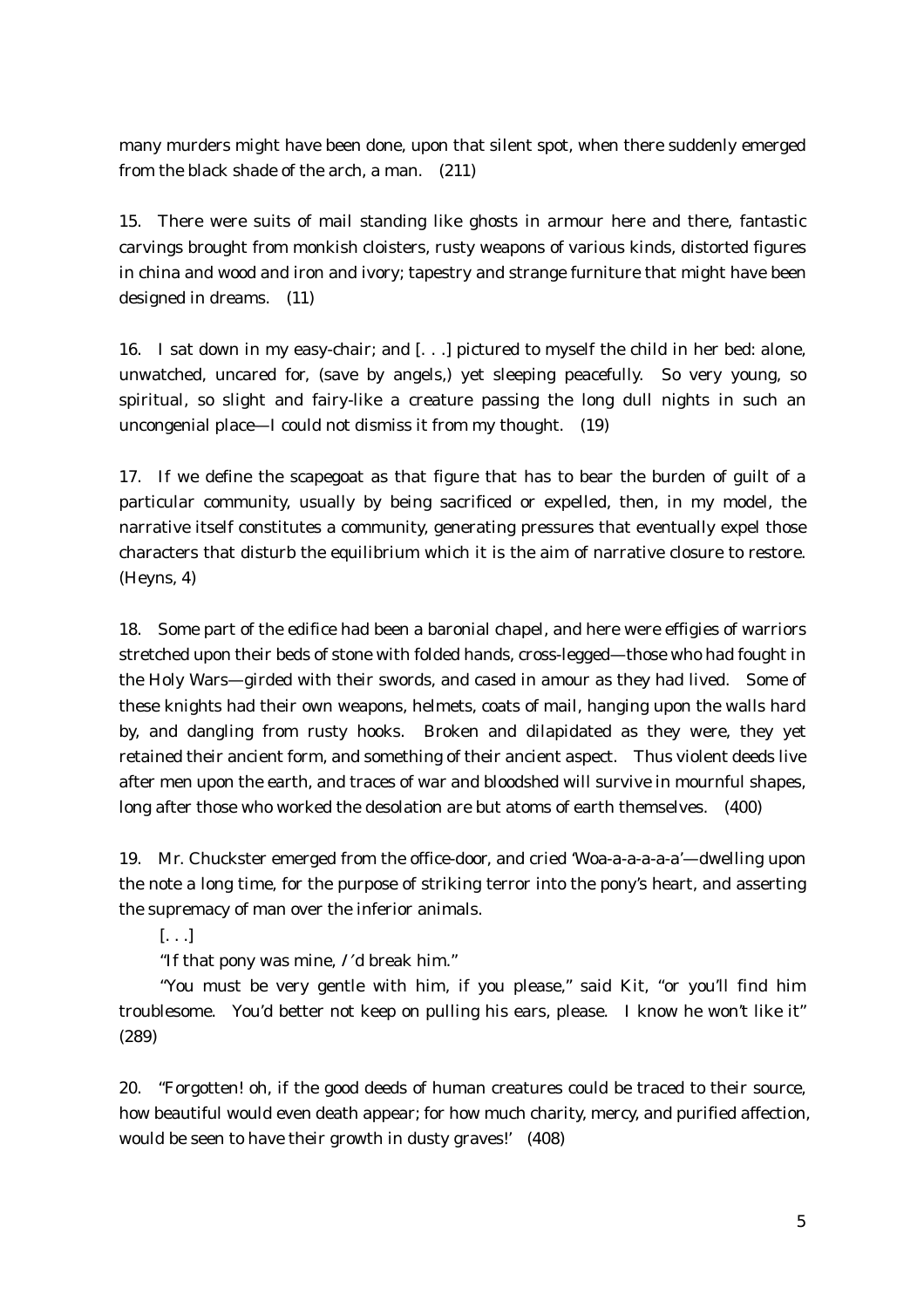21. [Dickens in Camp] shows the gentler influences, which, in even those Californian wilds, can restore outlawed 'roaring camps' to silence and humanity; and there is hardly any form of posthumous tribute which I can imagine likely to have better satisfied his desire of fame, than one which should thus connect with the special favourite among all his heroines, the restraints and authority exerted by his genius over the rudest and least civilised of competitors in that far fierce race for wealth.

> [. . .] Perhaps 'twas boyish fancy,—for the reader Was youngest of them all,— But, as he read, from clustering pine and cedar A silence seemed to fall;

The fir-trees gathering closer in the shadows, Listened in every spray, While the whole camp with 'Nell' on English meadows, Wandered and lost their way:

(Forster, I, 126)

Text: Charles Dickens, The Old Curiosity Shop, ed. by Elizabeth M. Brennan, (Oxford: OUP, 1998)

## References

- Andrews, Malcolm. 'Introduction', in The Old Curiosity Shop (Harmondsworth: Penguin, 1972), pp. 11-31
- Brennan, Elizabeth M., 'Introduction', in *The Old Curiosity Shop* (Oxford: OUP, 1998), pp. vii-xxxii
- David, Deirdre, Rule Britannia, Women, Empire, and Victorian Writing (Ithaca: Cornell UP, 1995)
- Dyson, A. E., '*The Old Curiosity Shop:* Innocence and the Grotesque', in *Dickens*, ed by A. E. Dyson (London: Macmillan, 1968), pp. 59-81
- Forster, John, The Life of Charles Dickens, 2 vols (London: Dent, 1966)
- Heyns, Michiel, Expulsion and the Nineteenth-Century Novel: The Scapegoat in English Realist Fiction (Oxford: Clarendon Press, 1994)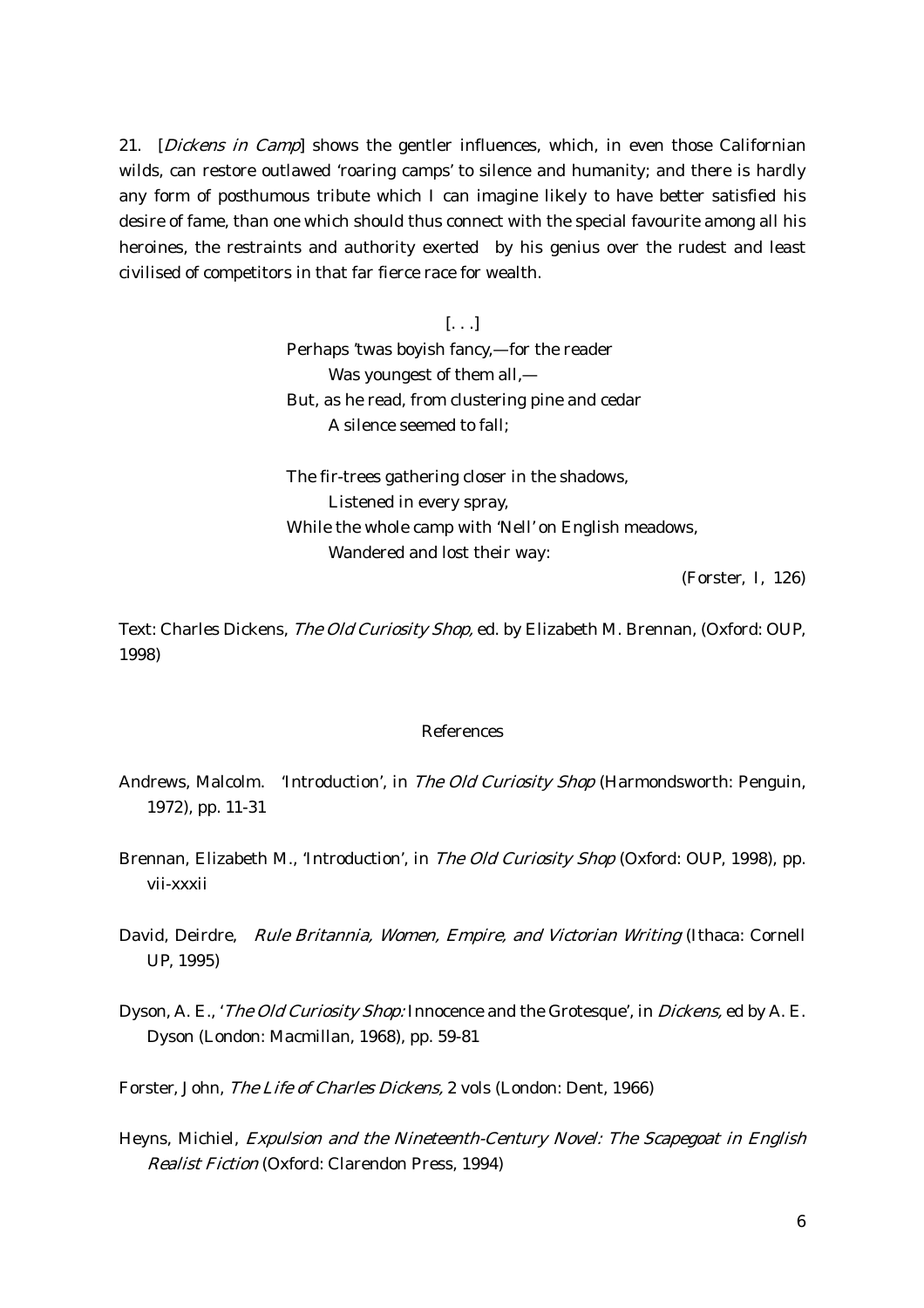- Horn, Pamela, Life and Labour in Rural England, 1760-1850 (Houdmills: Macmillan Education, 1987)
- Lucas, John, The Melancholy Man: A Study of Dickens's Novels (London, Harvester Press, 1980)
- Nunokawa, Jeff, The Afterlife of Property: Domestic Security and the Victorian Novel (Princeton: Princeton UP, 1994)
- Marcus, Steven, Dickens: From Pickwick to Dombey (London: Chatto and Windus, 1965)
- Rowlinson, Matthew, 'Reading Capital with Little Nell', Yale Journal of Criticism, 9 (1996), 347-80
- Schiefelbein, Michael, 'Bringing to Earth the "Good Angel of the Race", Victorian Newsletter, 84 (1993), 25-28
- Schlicke, Paul, 'Embracing the New Spirit of the Age: Dickens and the Evolution of The Old Curiosity Shop', Dickens Studies Annual, 32 (2002), 1-35

Welsh, Alexander, The City of Dickens (Cambridge, MA: Harvard UP, 1986)



The Child in her Gentle Slumber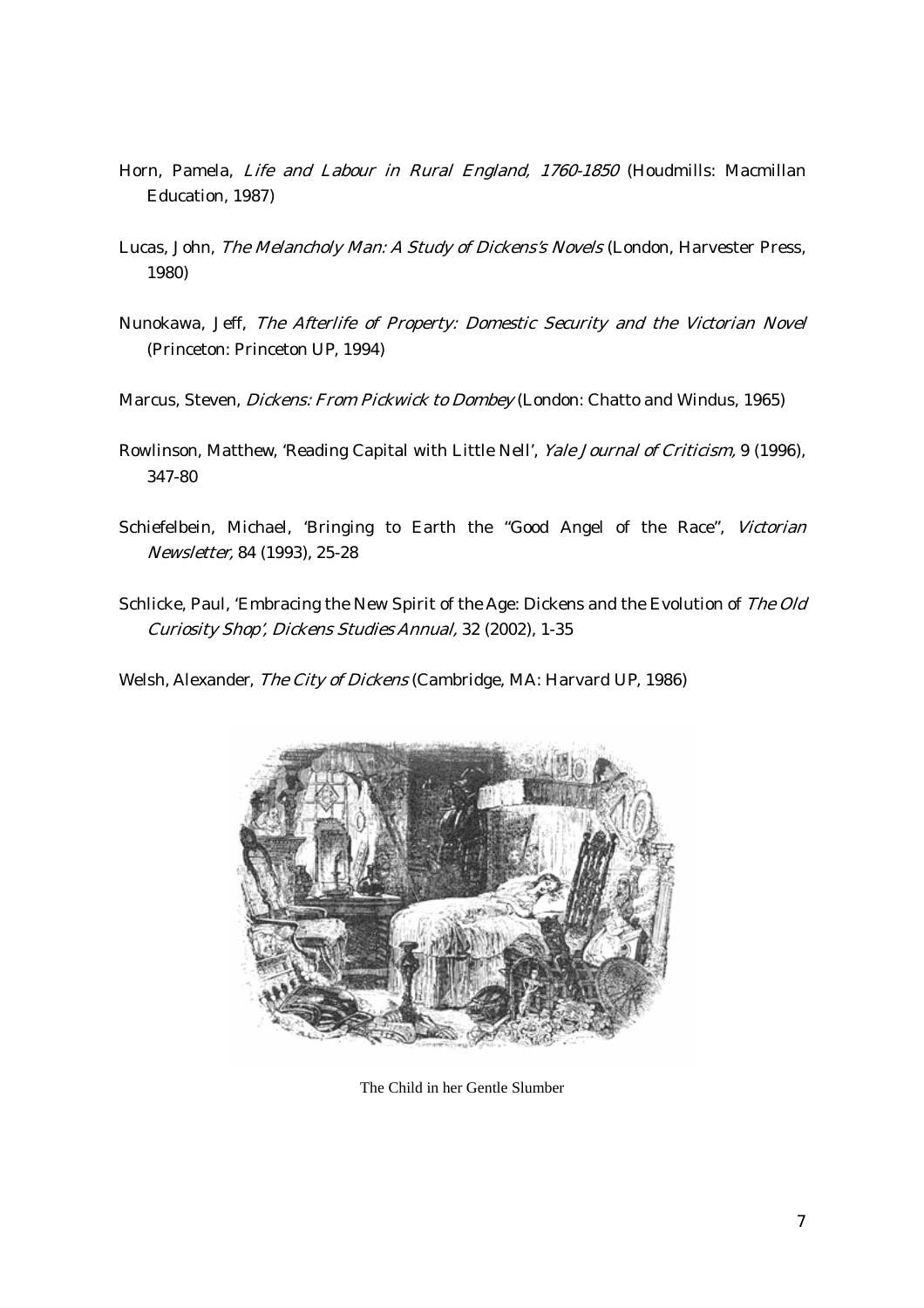

Little Nell as Comforter



Producing a Sensation